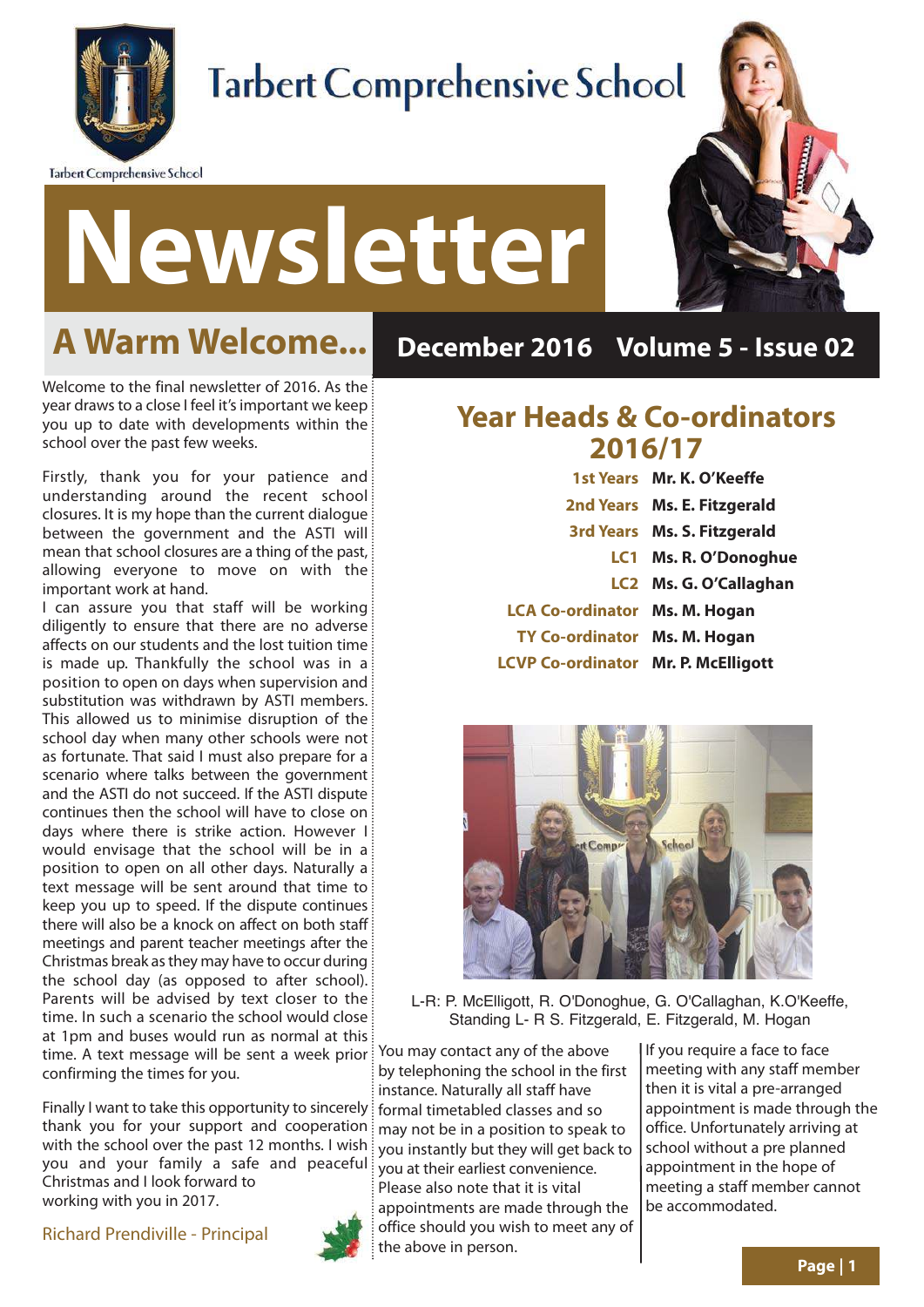#### **Main Car Park & Front Gate**

Parents should note that the main school car park is for school staff only. Students should be dropped off and collected on the road-side footpath or the bottom of the steps.

Unfortunately the main car park has no capacity to accommodate parent's cars.

Parents are equally reminded that the front gate is exceptionally busy. I am asking parents **NOT** to turn here in the mornings or evenings. Cars are asked to turn at any of the upper entrances instead.

#### **Open Night 2016**

Tarbert Comprehensive Open Night was held on Thursday 27th of October. Large crowds attended the event offering primary school pupils from far and wide the opportunity to view the school facilities and mingle with the school staff. Presentations at the end of the night from Mr. Prendiville, Sr. Frances, Leaving Cert. Mentors, Mr. McNamara, and Mrs. Griffin highlighted the uniqueness of the Comprehensive School ethos, pastoral care structures as well as the Curriculum on offer in the school.

#### **Remaining Parent Teacher Meetings**

The following are the remaining Parent Teacher meetings this school year:

**2nd Year P/T Meeting** Tuesday 13th December 2016

**1st Year & TY PT Meeting** Thursday 12th January 2017

**LC1 PT Meeting** Tuesday January 31st 2017

### **New Format of Parent Teacher Meeting**

As you are aware this year saw the introduction of a new trial format for LC2 Parent Teacher meetings. **For the first time the students themselves were also asked to attend along with their parents.** The aim of this was simple – parents AND students should get feedback from teachers as regards the level of progress students have made in that subject to date and should hear directly on how to improve or maintain their grades.

Following the meeting I conducted in depth surveys with parents, students and teachers to gauge the overall effectiveness of the new format. The results are very encouraging. The main findings following the meeting were:

- 98% of students felt the new format was either a positive or very positive experience
- 100% of parents felt the new format was either a positive or very positive experience • 93% of parents felt the feedback they received on the evening was either useful or very useful

• 80 % of teachers felt the new format was either a positive or very positive experience

Therefore given this feedback I have concluded a number of points going forward:

- 1. The vast majority of all stakeholders favour the new system & see the benefits outweighing any drawbacks
- 2. However there is strong feedback to suggest that this new meetings format is confined to senior students only, thus allowing the new format to become embedded over time.

**Therefore, for now, this new format of meetings will be restricted to LC1/LCA1 & LC2/LCA2 students only.** These students will have, we hope, the maturity to take the feedback on board and use it in a positive manner.

- 3. The LC1 meeting in January 2017 will also now take on this new format
- 4. It is compulsory for all senior students to attend these meetings along with their Parent(s)
- 5. As the meetings can be quite lengthy no homework will be issued by teachers on the nights of the meeting to the students in question
- 6. Finally it is my hope to review the format of the meetings within the next 2 years with a view to consider rolling it out to TY & JC3 groups also

#### **Official School Opening & Blessing**

The school's new extension and fitness suite were officially opened and blessed on Friday October 28th by Reverend Ray Browne, Bishop of Kerry. Members of Boards of Management past and present, as well as current and former staff, Parents Association members, locals and those involved in the construction project itself celebrated the occasion.



L- R: Mr. Prendiville (Príomhoide), Ciara Shine (Student Council), Ms. Moloney (Leas Príomhoide), Cáelán Fox (Student Council), Mr. David Moriarty (Architect), Mrs. Mary McGillicuddy (Board Chairperson), Mr. Mike McElligott (Builder) and Bishop Ray Browne



L- R: Mr. Mike McElligott (Builder), Bishop Ray Browne, Mr. Prendiville (Príomhoide), Mrs. Mary McGillicuddy (Board Chairperson), Canon James Linnane (Former Board Chairperson), Mrs Ann Woods (former Parents Association Chairperson), Mr. David Moriarty (Architect)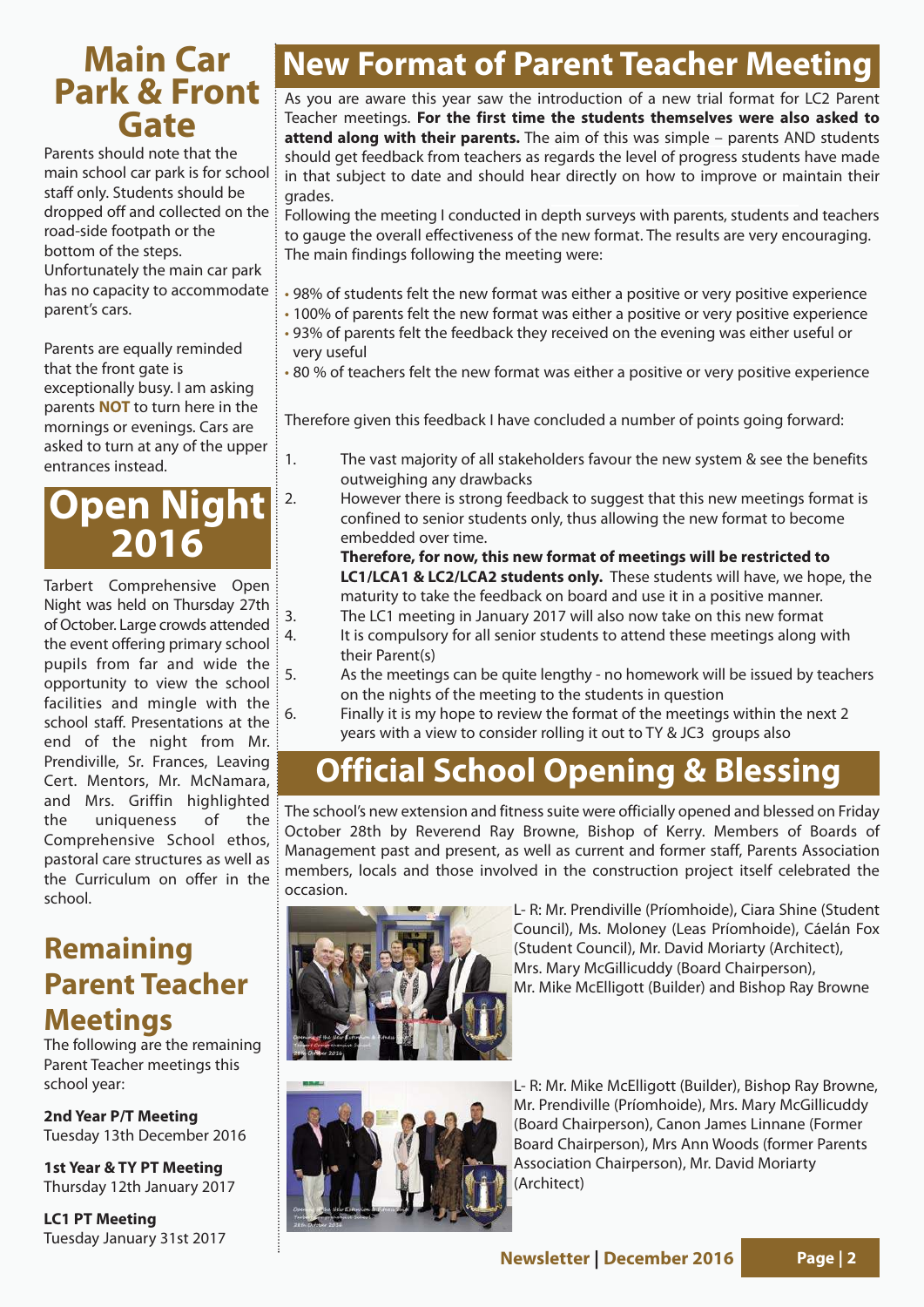#### Board of Management

The members of the school Board of management are:

Mrs. Mary McGillicuddy (Chairperson) Ms. Ann Flavin Cllr. Jim Finucane Ms. Ann O'Dwyer, Kerry RTB Ms. Niamh Wall Mr. Ted O'Connor Ms. Anne O'Sullivan Mr. Andrew McNamara Mr. Richard Prendiville (Secretary)

Should you wish to communicate with the Board of Management you may do so by writing to the Secretary of the Board at the school address, or contacting either of the parent's nominees, again using the school address. All correspondence addressed to members of the Board is treated as private and confidential and is not opened in the school.

### Communication

Given that a lot of communication between school and home occurs by text can I remind you that if it is a case that you change your mobile number or feel you are not receiving such messages then please contact the school office and we will rectify the problem. The school app will be replacing more and more general text messages so it is advisable to download and install it on to your Smartphone.

It is at all times vital that home and school are communicating. Use the journal, check the journal and telephone whenever you have an issue that needs more than a note. Please be sure to make an appointment before coming to the school. We welcome parents but school is a very busy place and we need advance notice of all meetings and appointments. Naturally, when there is anything urgent, no such formalities apply.

Please remember to check the school journal at least once a week. From time to time notes and signatures may be forged by students. This not only breaks the home-school communication but can lead to problems being undetected and consequently unresolved.

### The New School App & Revamped Website

Modern technology is allowing us make the school more and more accessible to members of the school community. The school now has its own unique app that will keep you up to speed on all the developments within the school. Simply download the app if you have an iPhone or Android Smartphone. We eventually hope the app will allow us replace much of our general text messaging.

In addition the app and website will contain all our future newsletters. Traditionally newsletters from the school have been printed and distributed to parents at great cost to the school. However we are moving to electronic newsletters from now on. A text message will alert parents to the publication of the Newsletter online.

The school's web page has also been re- designed and modernised so as to keep you up to date with school information. Please visit www.tarbertcomprehensive.ie and see the layout of the new web-page. Other useful information such as subject specific links can be found there. It is our hope that the new website format will make information far more accessible to all.

### Christmas Exams, School Reports & VS Ware

Christmas/Autumn Exams ran from Tuesday November 29th to Friday December 2nd. **Exam results will not be posted home this year** – instead they can be retrieved online through VSware. By now all parents have been issued their VSware login details. VSware is the schools computerised administration system. As our society becomes more IT savvy we believe the school should push similar boundaries. Therefore all school reports going forward from Christmas 2016 will be available to view online on VSware for your child or your children.

Please feel free to contact the school if there are any issues concerning access. Naturally the onus is on parents to keep their login details secure. In no way should login or password details be shared with others. The school will text home all parents to alert them as to the availability of the results online. It is my hope results will be available to view from mid December.

Students have been reminded about the importance of their Autumn/Christmas exams as a key stepping stone in their State Exams preparation and as an indicator on their progress in school to date.

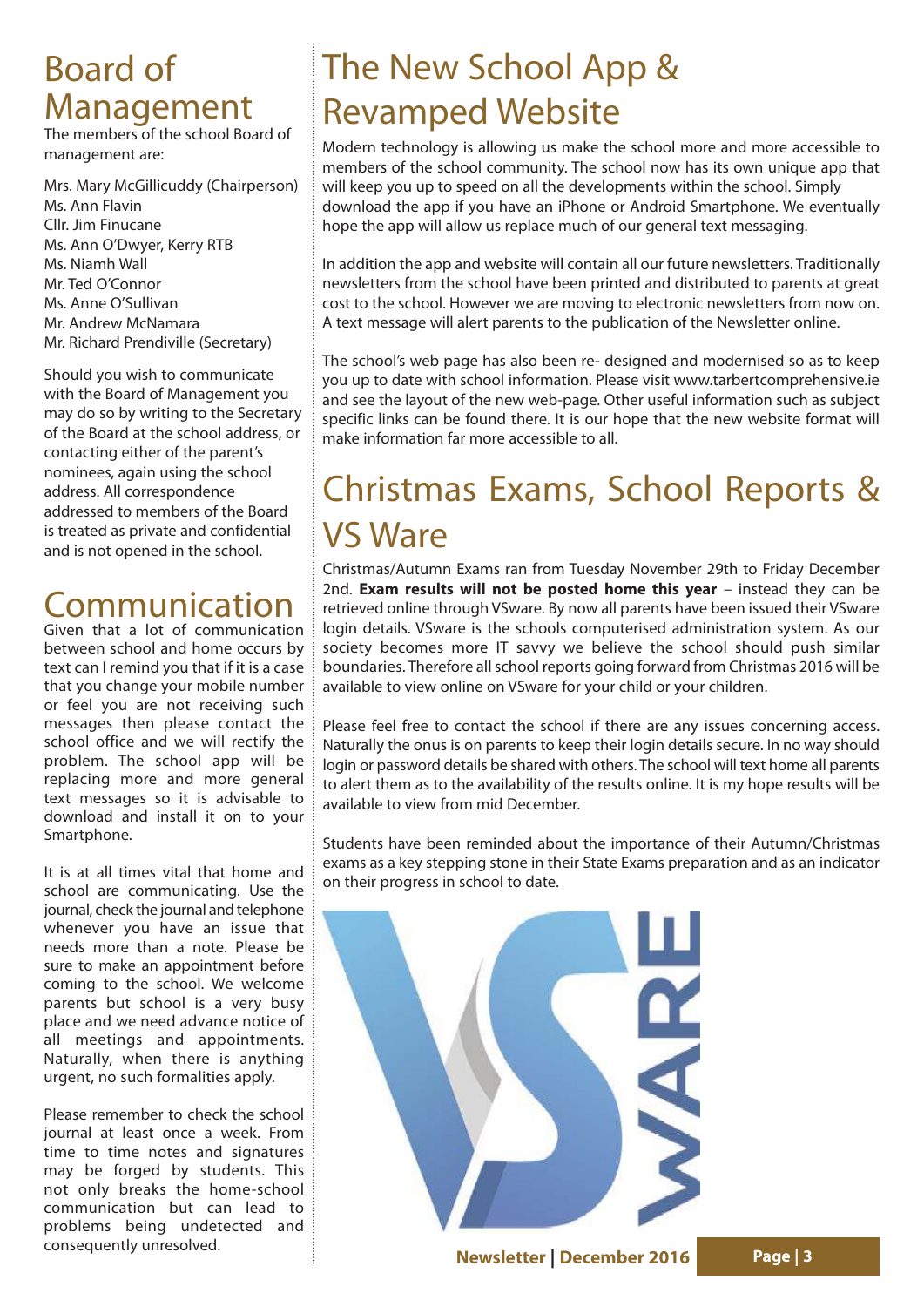## **School Closure**

The possibility of school closure due to bad weather - Red means STOP (in affected areas)

Any decision, by the Board of Management, to close the school is not taken lightly. In recent years this has mainly occurred as a consequence of severe winter weather conditions or power loss.

All potential hazardous scenarios are weighed up carefully, by the school authorities, in light of the available information at the time and through continuous communication with the bus operators and school staff.

The school tries to strike a balance between, on the one hand, ensuring the health, safety and well being of both students and staff to the best of its ability while on the other hand, preventing the unnecessary disruption to teaching and learning of its students.

As with last winter, Bus Éireann has indicated that as a precaution against severe weather and in the interest of child safety, to introduce a policy applicable to all school transport services that it provides under the Department of Education and Skills School Transport Scheme nationwide - for ALL Met Éireann Status Red weather events.

#### **This means that when a Red alert is issued by Met Éireann for the area in which you live – or an area to which your child(ren) are travelling to on a school bus – the services will not operate.**

This policy is available on www.buseireann.ie/statusred.

All parents should be aware that:

- Bus Éireann has sole responsibility for school transport and NOT school personnel.
- A Status Red weather warning automatically means all school transport services provided by Bus Éireann under the School Transport Schemes are cancelled – in the affected areas – while the warning is in effect.
- Weather warnings are carried on all national and local news bulletins.
- Those families using private bus operators should contact their bus operators directly for up to date information about transport availability.
- **While Bus Éireann may not be providing school transport services because of this new policy, it understands that when any severe weather is forecast, it remains for each individual school to decide whether that school should close or not. Therefore the school may open as normal, if it so decides.**
- In the event that the school authorities decide to officially close the school for poor weather or indeed for any reason – a text message will be sent to all parents regarding the closure – every attempt will be made to do this as early as possible, keeping in mind that as Principal, I often rely on many others for information/recommendations before a decision is made and conditions can change rapidly in the early mornings.
- Parents should only accept text messages with the **'TarbertCS'** username.

## **Sickness**

We are approaching that time of year when illness, bugs and flues become common and I want parents to be aware of a few points.

When a child indicates to a teacher that they are unwell, they are sent to the office area. In many cases the illness is minor and the student can resume classes later. On occasion students will be allowed to ring home (usually from a school mobile number) where they may have to be collected by a parent/guardian and taken home.

Students are under **NO CIRCUMSTANCES** allowed use their own phones to ring or text about being collected by a parent/guardian.

Can I ask parents of students who feel unwell at home before school, not to send them in to school at all. These students usually get much sicker during the day and often can become distressed if they cannot be collected by a parent/guardian.

If you are collecting your child, for any reason, you must sign them out on the 'Departures Book' at the school reception area.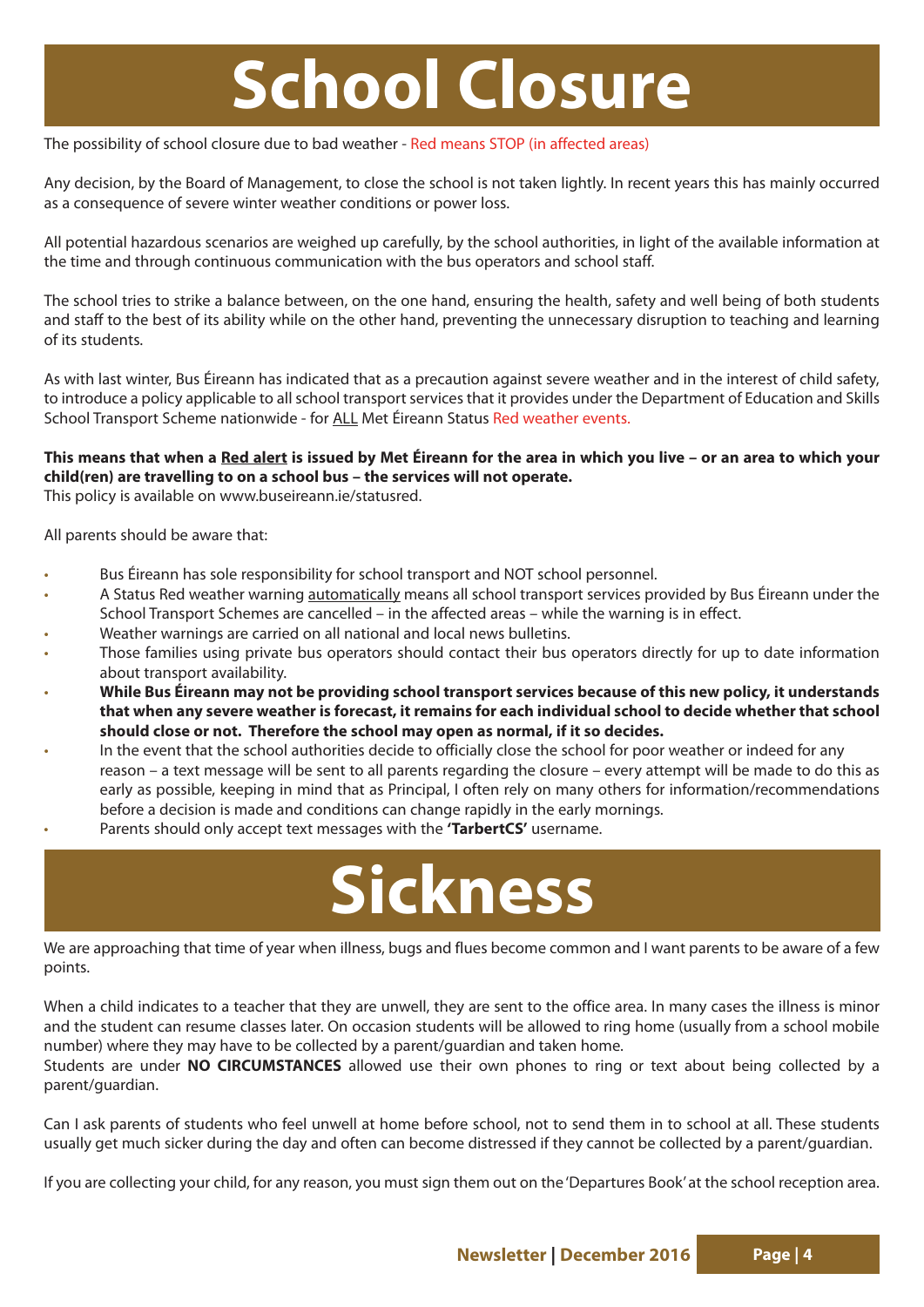## **Maths Week**



# **The Wellread Award**

This year as part of our literacy focus in the school we have decided to pursue The Wellread Award. This is a national award which celebrates the commitment to developing a reading culture in the school. Throughout the year we will continue to focus on reading with our first year reading classes and library updates, as well as other initiatives aimed at promoting reading for pleasure.

Currently our students are encouraged to take part in the **Tarbert Reading Challenge**. We would like as many of our students and their families as possible to read the ten book genres listed between now and March. Details of the Reading Challenge can be found on the school website. If we are to attain the Wellread award, it is vital that we demonstrate our dedication to reading not only as a school but as a community.

Thanks to all the parents who responded to our request for book recommendations – these are regularly posted on the school app and website. Finally consider a book as a great Christmas gift – take a 'Caught Reading at Christmas' photo for our competition and help us to **Make Tarbert A Reading School**. Book recommendations and photos can be emailed to Ms. Kavanagh or Ms. Anderson at their school email address.

| Tarinert Readana                                                                 | Fake Denett Plansactions<br>Charlinespectrum       |                                     |               |  |
|----------------------------------------------------------------------------------|----------------------------------------------------|-------------------------------------|---------------|--|
|                                                                                  |                                                    | Clahop  Book File: Flate  Superson, |               |  |
| Challenge 2016-17<br><b>Construction of the Construction of the Construction</b> |                                                    |                                     |               |  |
|                                                                                  | 14 North Andy an<br><b>Column For Motor Willie</b> |                                     |               |  |
| LtA lackik written the year you worn falls<br>CA book with an animal in the ride | 104 Horsey and Seat                                |                                     |               |  |
| JA look pulled by you by announced it                                            | <b><i>Inchestrate &amp;</i></b>                    |                                     |               |  |
| JA book about a celeberry<br><b>CIA holds allow sport</b>                        | <b>CA Guide above</b>                              |                                     |               |  |
| TA book that's been made uses a film                                             | <b>South Board</b><br><b>CHARLES CARD CO</b>       |                                     |               |  |
| <b>CA classe</b><br>JA book translated from another                              | Tot charge send                                    |                                     |               |  |
| <b>Internation</b><br>The brook finant the school littered                       | <b>Dallaced</b><br>alotter launa                   |                                     |               |  |
| <b>BA Futury Total</b>                                                           | <b>At in all from</b><br>the advertisings          |                                     |               |  |
|                                                                                  | Life Parkers Insula                                |                                     |               |  |
|                                                                                  | <b>NUMBER</b>                                      |                                     | <b>Beatty</b> |  |

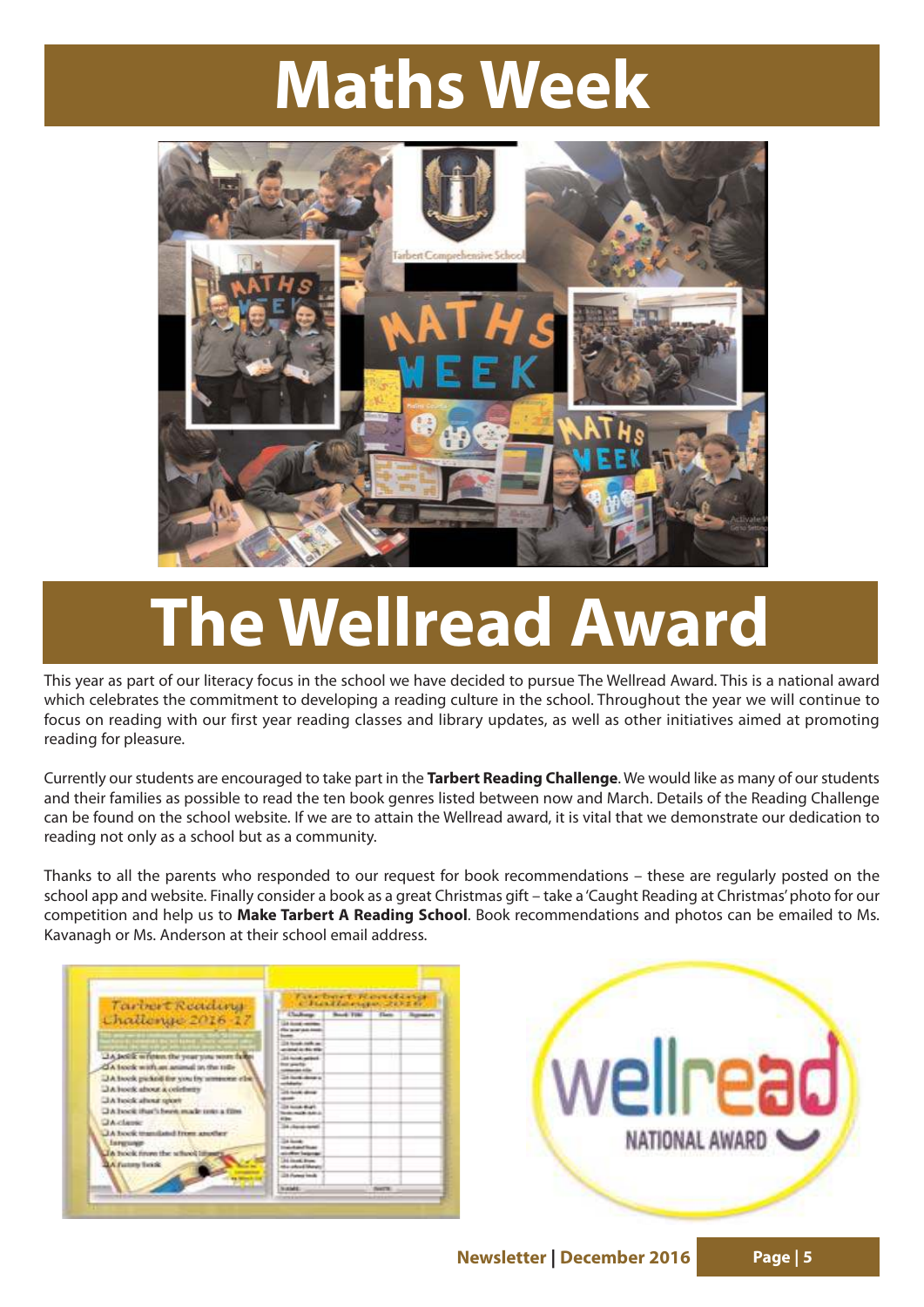## **Transition Year**

Term 1 has been a very busy and productive term for our 67 Transition Year students. We began with induction in Ballybunion where students got to know their new classmates as well as finding out what would be expected of them during the year. Since then students have learned how to surf, they've had sessions in the gym and pool and experienced the pain of boot camp!

All students completed proposals for the BT Young Scientist and two of the projects have been accepted for the finals in Dublin which is a great achievement. Students have at this stage completed a week of work experience with 2 more weeks planned for term three. Reports from the employers have been extremely positive regarding all students. We also attended Axa road safety show in Killarney recently along with several other schools from Kerry.

Student enterprise projects are also up and running at this stage whereby students are required to set up and manage their own small business. These include making chocolate, making seaweed bath products, selling hoodies, making protein bars, making apple juice, Christmas decorations, producing a CD, making candles, running a talent show and running kids activity camps ….the list goes on. What an enterprising bunch of students we have, the entrepreneurs of the future no doubt.

Finally, 46 of our students travelled to France on a school exchange at the end of November for 5 days while the remaining students went to Northern Ireland to sample some of the history, geography and culture of the 6 counties. Both trips were a tremendous success and we compliment all the students for their attitude, maturity and levels of co-operation.



### **The Thomas McGreevy School Libary**

One of our aims in Tarbert Comprehensive is to encourage and promote reading within the school community and develop a love of reading. To this end the library stocks a wide variety of books from modern fiction and fantasy, classic literature, sport, history and much more.

Students can check out and return books every Monday from 1.15pm-1.45pm and Friday mornings from 8.30am-8.55am. It's a resource waiting to be explored.

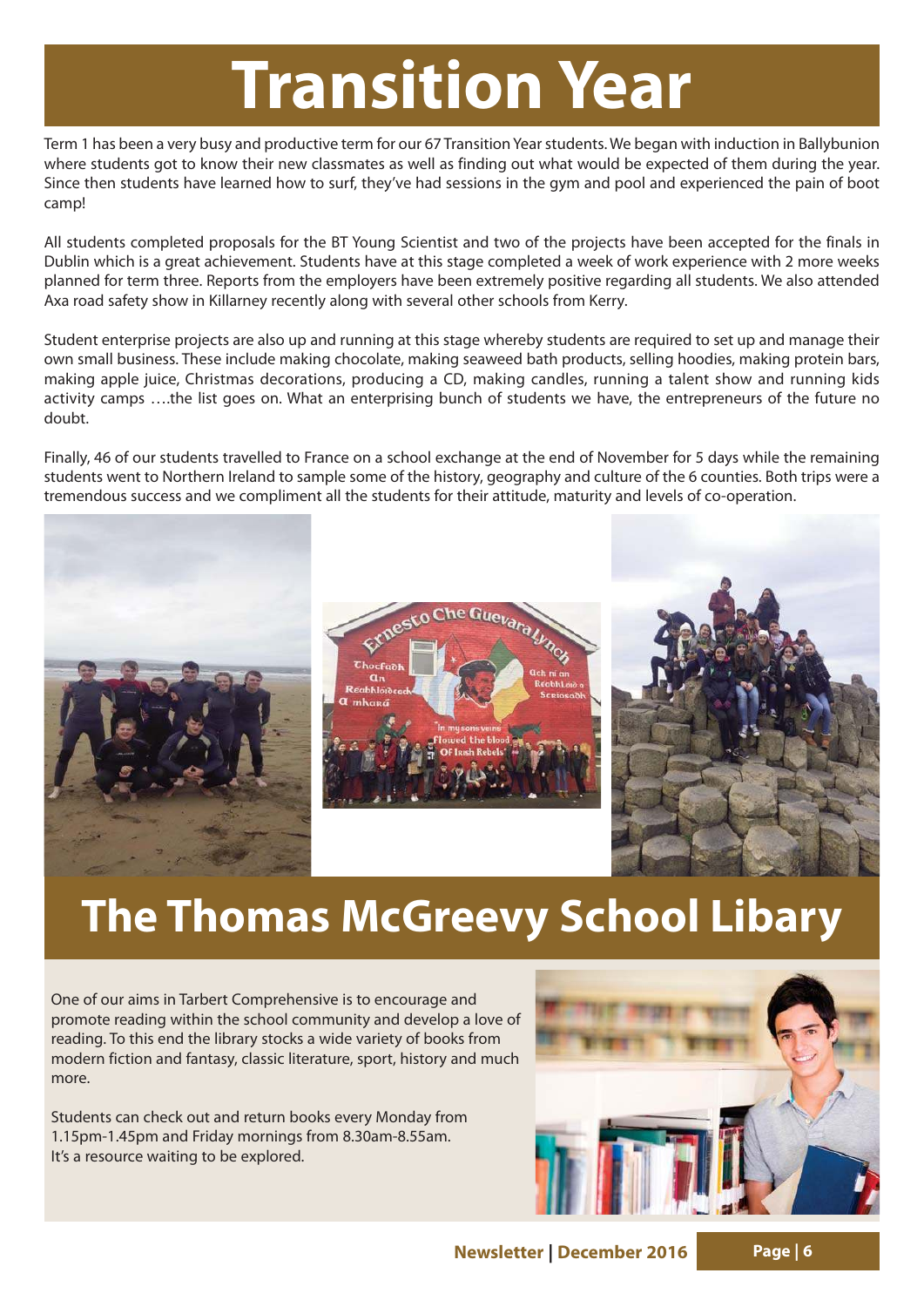# **BT Young Scientist 2017**

We would like to offer a big congratulations to the two groups that successfully qualified for the BT young scientist and technology exhibition in Dublin's RDS. The competition runs from the 10th to 14th of January 2017. Chloe O'Carroll, Aine Enright, and Aoife O'Brien have shown great interest and concern over the safety of equestrians on public roads. Having a high interest in horse riding themselves, they have noticed how there is a lack of awareness towards the correct rules of the road when encountering someone horse riding on public roads.

Our second qualified project, by Tomás Culhane and Ciaran Healy, is a technology and agriculture themed project. Tomás and Ciaran have noticed how there can be a struggle in maintaining the correct current in an electric fence as current can be lost due to vegetation being in contact with the fence. They are currently designing a fence in which current lost will be at a minimum.

Many other very interesting projects were submitted to the exhibition but unfortunately not everyone was selected. We would like to thank these students for their hard work and creative thinking when submitting their projects. Credit also to Mr. Nash for his work in bringing these projects up to standard for the exhibition next month.